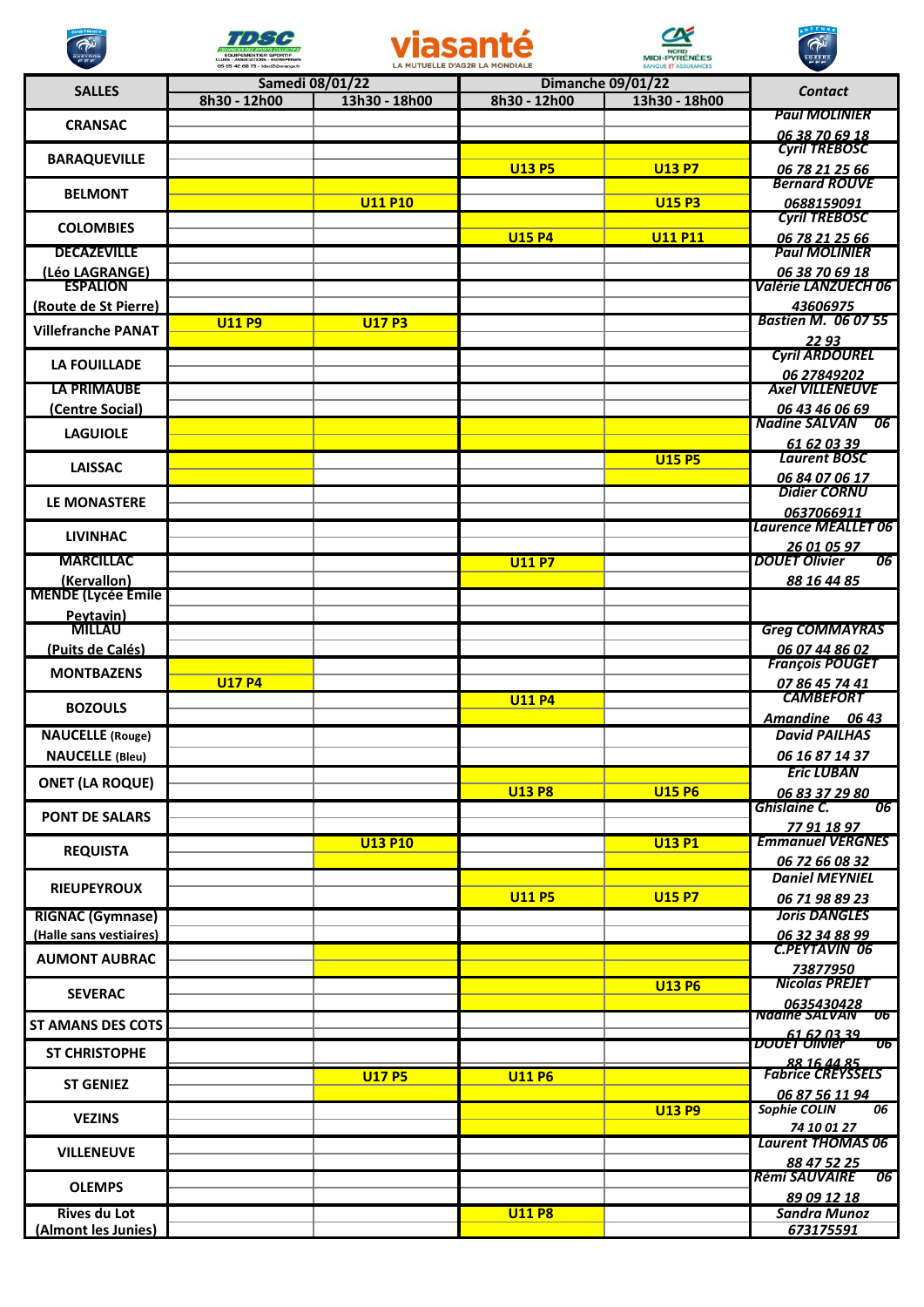## **SALLES FUTSAL JEUNES 2021 / 2022**





Viasante



| <b>SALLES</b>             | Sam. 15/01/22  |                | Dim. 16/01/22  |               |                                        |
|---------------------------|----------------|----------------|----------------|---------------|----------------------------------------|
|                           | 8h30 - 12h00   | 13h30 - 18h00  | 8h30 - 12h00   | 13h30 - 18h00 | <b>Contact</b>                         |
|                           |                |                |                |               | <b>Paul MOLINIER</b>                   |
| <b>CRANSAC</b>            |                |                |                |               | 06 38 70 69 18                         |
|                           |                |                | <b>U11 P2</b>  | <b>U15 P1</b> | <b>Cyril TREBOSC</b>                   |
| <b>BARAQUEVILLE</b>       |                |                |                |               | 06 78 21 25 66                         |
|                           | <b>U13 P10</b> | <b>U11P1</b>   |                | <b>U13 P1</b> | <b>Bernard ROUVE</b>                   |
| <b>BELMONT</b>            |                |                |                |               | 0688159091                             |
|                           |                | <b>U11 P4</b>  |                |               | <b>Cyril TREBOSC</b>                   |
| <b>COLOMBIES</b>          |                |                |                |               | 06 78 21 25 66                         |
| <b>DECAZEVILLE</b>        |                |                |                |               | <b>Paul MOLINIER</b>                   |
| (Léo LAGRANGE)            |                |                |                |               | 06 38 70 69 18                         |
| <b>ESPALION</b>           |                |                | <b>U17 P5</b>  | <b>U15 P2</b> | <b>Valérie LANZUECH 06</b>             |
| (salle Polyvalente)       |                |                |                |               | 43606975                               |
|                           |                | <b>U15 P3</b>  |                | <b>U17 P3</b> | <b>Bastien M. 06 07 55</b>             |
| <b>Villefranche PANAT</b> |                |                |                |               | 22 93                                  |
|                           |                |                |                |               | <b>Cyril ARDOUREL</b>                  |
| <b>LA FOUILLADE</b>       |                |                |                |               | 06 27849202                            |
| <b>LA PRIMAUBE</b>        |                |                | <b>U13 P9</b>  | <b>U15 P7</b> | <b>Axel VILLENEUVE</b>                 |
| (Centre Social)           |                |                |                |               | 06 43 46 06 69                         |
|                           |                | <b>U13 P3</b>  |                |               | Nadine SALVAN 06                       |
| <b>LAGUIOLE</b>           |                |                |                |               | 61 62 03 39                            |
|                           |                |                |                | <b>U11 P3</b> | <b>Laurent BOSC</b>                    |
| <b>LAISSAC</b>            |                |                |                |               | 06 84 07 06 17                         |
|                           |                |                |                | <b>U13 P7</b> | <b>Didier CORNU</b>                    |
| LE MONASTERE              |                |                |                |               | 0637066911                             |
|                           |                |                |                |               | <b>Laurence MEALLET 06</b>             |
| <b>LIVINHAC</b>           |                |                |                |               | 26 01 05 97                            |
| <b>MARCILLAC</b>          |                |                | <b>U17 P1</b>  |               | <b>DOUET Olivier</b><br>06             |
| (Kervallon)               |                |                |                |               | 88 16 44 85                            |
| <b>MENDE (Lycée Emile</b> |                |                |                |               |                                        |
| Peytavin)                 |                |                |                |               |                                        |
| <b>MILLAU</b>             |                |                |                |               | <b>Greg COMMAYRAS</b>                  |
| (Puits de Calés)          |                |                |                |               | 06 07 44 86 02                         |
|                           |                | <b>U11 P7</b>  |                |               | <b>François POUGET</b>                 |
| <b>MONTBAZENS</b>         |                |                |                |               | 07 86 45 74 41                         |
|                           |                |                |                | <b>U13 P4</b> | <b>CAMBEFORT</b>                       |
| <b>BOZOULS</b>            |                |                |                |               | Amandine 06 43                         |
|                           |                |                |                |               | 131391                                 |
| <b>NAUCELLE</b> (Rouge)   |                | <b>U15 P4</b>  | <b>U11 P11</b> | <b>U13 P2</b> | <b>David PAILHAS</b>                   |
|                           |                |                |                |               |                                        |
| <b>NAUCELLE</b> (Bleu)    |                |                |                |               | 06 16 87 14 37                         |
| <b>ONET (LA ROQUE)</b>    |                |                | <b>U11 P8</b>  | <b>U15 P6</b> | <b>Eric LUBAN</b>                      |
|                           |                |                |                |               | 06 83 37 29 80                         |
| <b>PONT DE SALARS</b>     |                |                |                |               | <b>Ghislaine C.</b><br>06              |
|                           |                |                |                |               | 77 91 18 97                            |
| <b>REQUISTA</b>           |                | <b>U11 P10</b> |                |               | <b>Emmanuel VERGNES</b>                |
|                           |                |                |                |               | 06 72 66 08 32                         |
| <b>RIEUPEYROUX</b>        |                |                | <b>U13 P5</b>  |               | <b>Daniel MEYNIEL</b>                  |
|                           |                |                |                |               | 06 71 98 89 23                         |
| <b>RIGNAC (Andre</b>      |                |                |                |               | <b>Ludovic BARREAU</b>                 |
| Jarlon)                   |                |                | <b>U11 P5</b>  |               | 06 46 01 23 46                         |
| <b>AUMONT AUBRAC</b>      |                | <b>U13 P6</b>  |                | <b>U15 P5</b> | <b>C.PEYTAVIN 06</b>                   |
|                           |                |                |                |               | 73877950                               |
| <b>SEVERAC</b>            |                |                |                |               | <b>Fabienne LABAUME</b>                |
|                           |                |                |                |               | 05 65 47 69 42                         |
| <b>ST AMANS DES COTS</b>  |                |                |                |               | Nadine SALVAN 06                       |
|                           |                |                |                |               | 61 62 03 39                            |
| <b>ST CHRISTOPHE</b>      |                |                |                |               | 06<br><b>DOUET Olivier</b>             |
|                           |                |                |                |               | 88 16 44 85                            |
| <b>ST GENIEZ</b>          |                | <b>U17 P2</b>  | <b>U11 P6</b>  |               | <b>Fabrice CREYSSELS</b>               |
|                           |                |                |                |               | 06 87 56 11 94                         |
| <b>VEZINS</b>             |                |                |                | <b>U11 P9</b> | <b>Sophie COLIN</b><br>$\overline{06}$ |
|                           |                |                |                |               | 74 10 01 27                            |
| <b>VILLENEUVE</b>         |                |                | <b>U13 P8</b>  | <b>U17 P4</b> | <b>Laurent THOMAS 06</b>               |
|                           |                |                |                |               | 88 47 52 25                            |
| <b>OLEMPS</b>             |                |                |                |               | <b>Rémi SAUVAIRE</b><br>-06            |
|                           |                |                |                |               | 89 09 12 18                            |